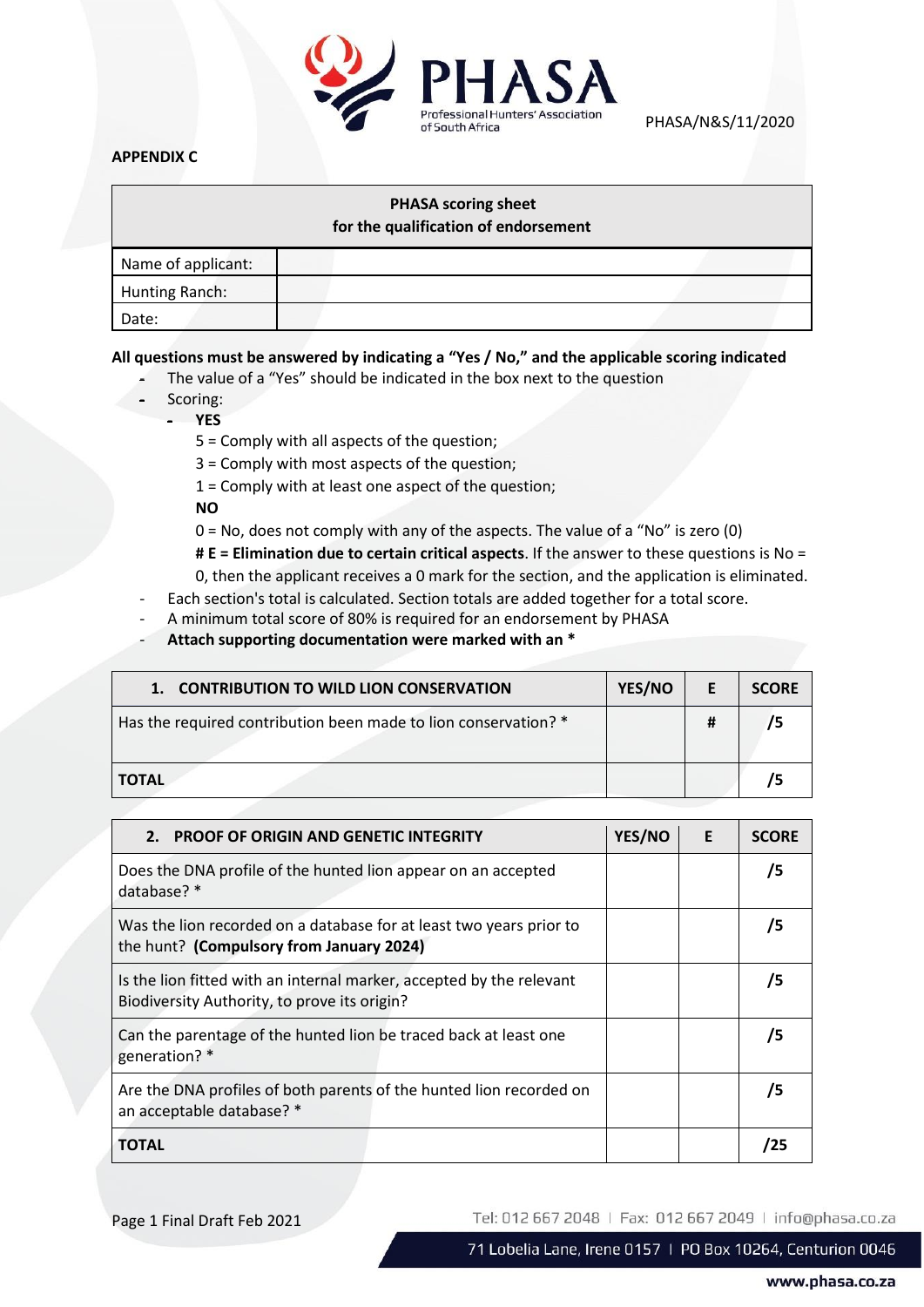## 2 PHASA

| <b>COMMUNITY INVOLVEMENT AND SOCIAL UPLIFTMENT</b><br>3.                                              | YES/NO | F | <b>SCORE</b> |
|-------------------------------------------------------------------------------------------------------|--------|---|--------------|
| Are at least 25% of the employees on the ranch from the surrounding<br>communities?                   |        |   |              |
| Does the hunting ranch, or representatives thereof, support local<br>community upliftment programs? * |        |   |              |
| <b>TOTAL</b>                                                                                          |        |   |              |

| <b>COMPLIANCE TO PHASA NORMS AND STANDARDS</b><br>4.                                                                                                                 | YES/NO | E | <b>SCORE</b> |
|----------------------------------------------------------------------------------------------------------------------------------------------------------------------|--------|---|--------------|
| Was the hunt legally conducted in terms of the relevant legislation?*                                                                                                |        | # | /5           |
| Did an authorized nature conservation official attend the hunt and or<br>was the hunting permit signed by the official?                                              |        |   | /5           |
| Did the hunting client sign the hunting permit? *                                                                                                                    |        |   | /5           |
| Was the Professional Hunter leading the hunt duly qualified and<br>registered with the relevant provincial authorities as a dangerous<br>game professional hunter? * |        | # | /5           |
| Is the Professional hunter a PHASA member in good standing? *                                                                                                        |        | # | /5           |
| Is the Hunting outfitter a PHASA member in good standing? *                                                                                                          |        | # | /5           |
| Did the hunt take place on a PHASA accredited ranch? *                                                                                                               |        | # | /5           |
| Was the lion released for the period stipulated by provincial<br>legislation?                                                                                        |        |   | /5           |
| Was the lion released on the ranch at least 30 days before the hunt<br>as per PHASA requirements?                                                                    |        |   | /5           |
| Were there other lions in the lion hunting area during the time of the<br>hunt?                                                                                      |        |   | /5           |
| Was the hunted lion older than 24 months?                                                                                                                            |        |   | /5           |
| Was the lion raised with minimum human intervention and subject<br>to minimum human contact before the hunt?                                                         |        |   | /5           |
| Can assurance be given that the lion was not involved in any human-<br>animal tourism encounters?                                                                    |        | # | /5           |
| Did the hunting client sign a contract acknowledging awareness of<br>the origin of the lion?                                                                         |        | # | /5           |
| Did the hunting client sign an indemnity form before undertaking the<br>hunt?                                                                                        |        |   | /5           |
| Was the duration of the hunt marketed as being at least 7 days?                                                                                                      |        |   | /5           |
| <b>TOTAL</b>                                                                                                                                                         |        |   | /80          |

Page 2 Final Draft Feb 2021

Tel: 012 667 2048 | Fax: 012 667 2049 | info@phasa.co.za

71 Lobelia Lane, Irene 0157 | PO Box 10264, Centurion 0046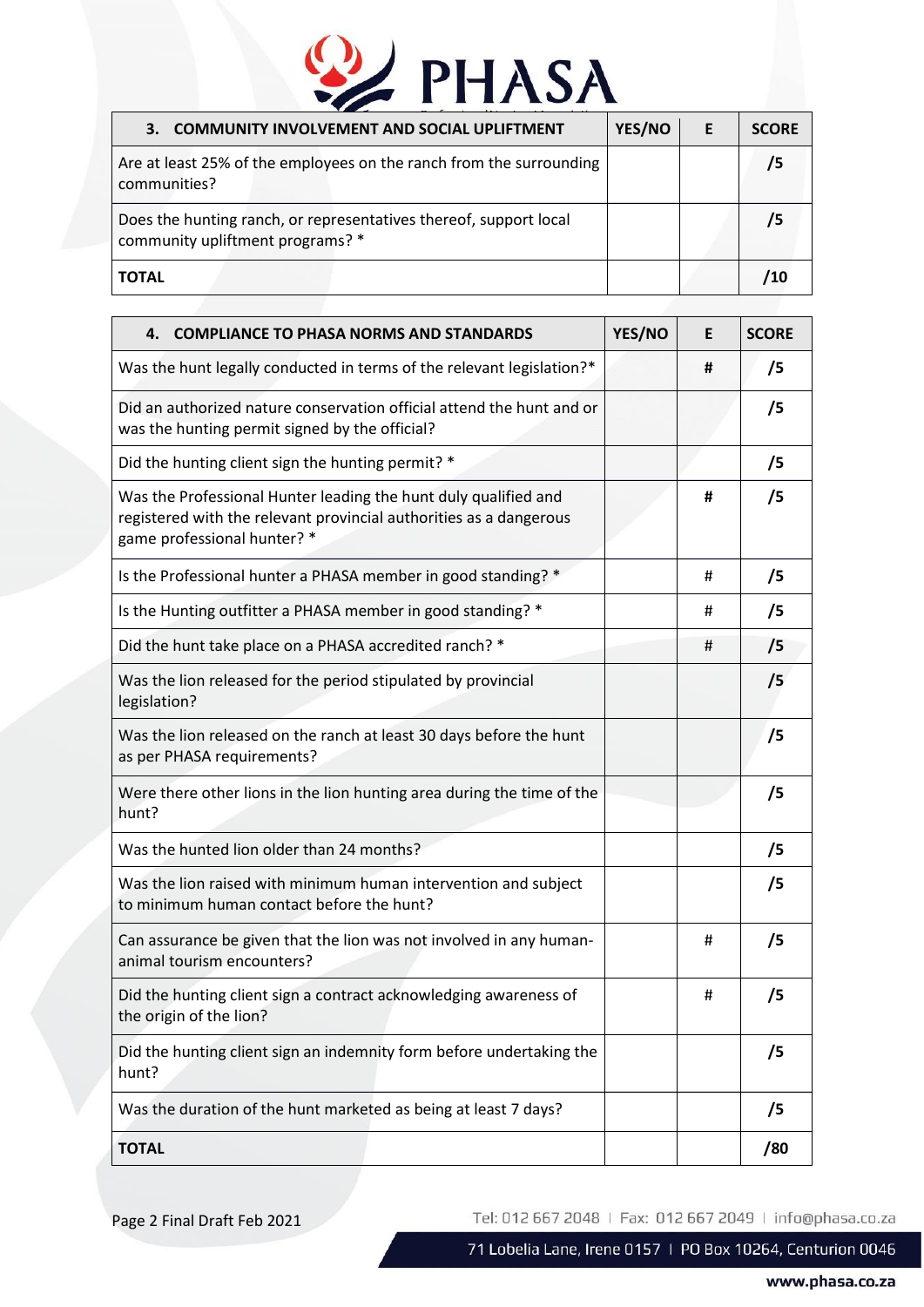# 2 PHASA

| 5. ANIMAL HEALTH & RESEARCH                                                                                                                   | YES/NO | E | <b>SCORE</b> |
|-----------------------------------------------------------------------------------------------------------------------------------------------|--------|---|--------------|
| Was the lion healthy and in good physical condition at the time of<br>release? *                                                              |        | # | /5           |
| Was scientific data of this lion gathered for research purposes at any<br>stage of its life?*                                                 |        |   | /5           |
| Did stationary waterhole monitoring indicate that the lions are in<br>good physical condition?                                                |        |   | 75           |
| Were post-hunt measurements taken and submitted for research<br>purposes - weight, girth, nose to tail point length, body condition<br>score? |        |   | 75           |
| Were operational health and safety measures complied with during<br>capture, release, hunt and after the hunt was completed?                  |        |   | 75           |
| Was sufficient prey and a variety of at least five prey species<br>available in the hunting area when the lion was released?                  |        |   | 75           |
| ΤΟΤΑL                                                                                                                                         |        |   | /30          |

Page 3 Final Draft Feb 2021

Tel: 012 667 2048 | Fax: 012 667 2049 | info@phasa.co.za

71 Lobelia Lane, Irene 0157 | PO Box 10264, Centurion 0046